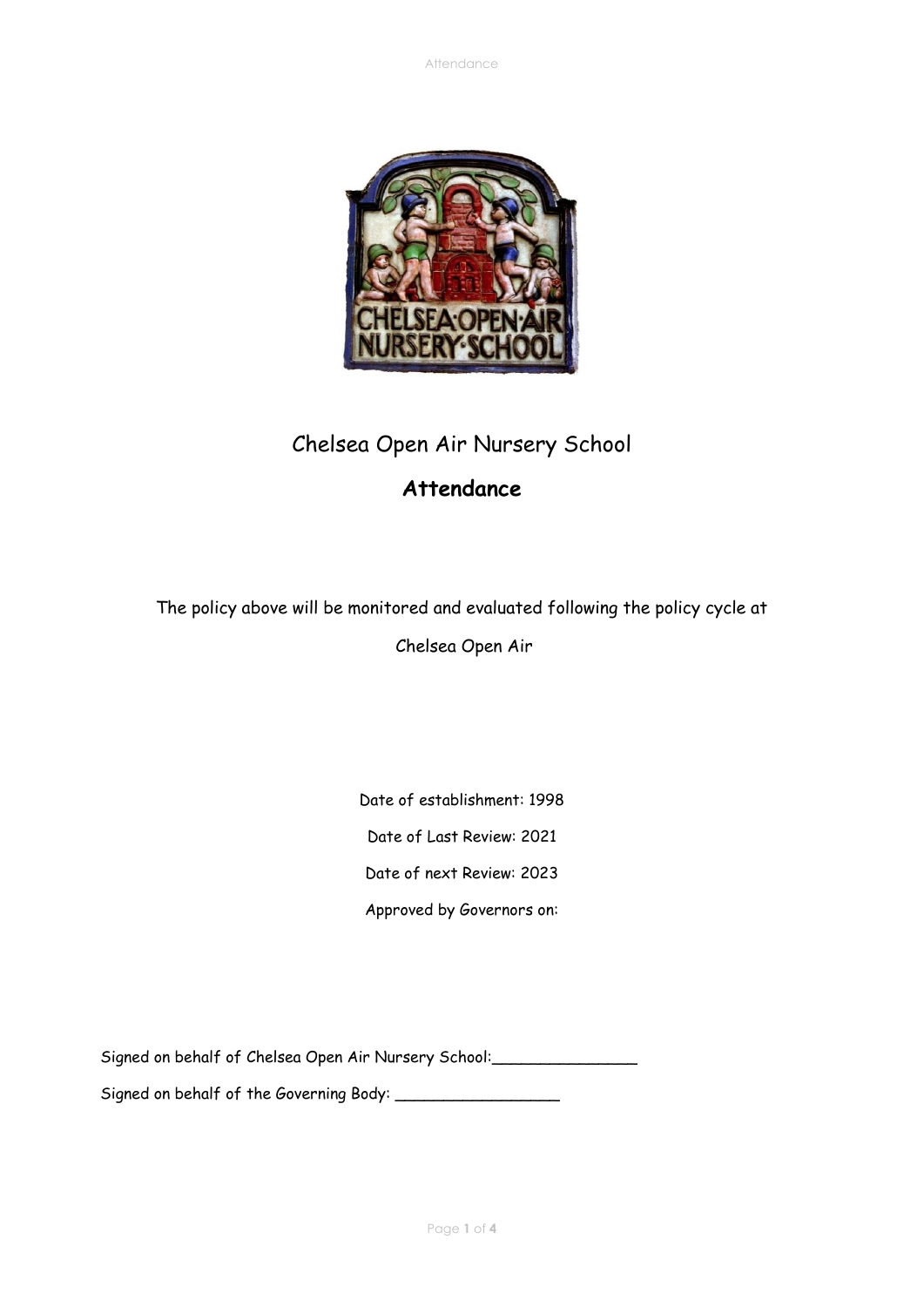### **Attendance Policy**

### **Introduction**

We believe that regular attendance is a priority for this school community.

Lateness and irregular attendance undermines education not only of the individual child but also affects other children and adults.

It is the parents' responsibility to ensure their child attends school regularly and punctually. We should work in partnership with families to encourage, support and promote school attendance.

#### **Responsibilities**

The framework is set by the Education Acts and once a child is registered at this school;

- parents have a duty to ensure that their child attends regularly and punctually i.e within the first 15minutes of registration
- the Local Authority has a duty to ensure parents carry out this responsibility
- . the school has a legal duty to record attendance and absence of registered pupils according to the regulations
- . the governing body has a duty to ensure that the school register is kept in accordance with regulations
- RBKC uses the RBKC ACE Team to support and encourage school attendance.

#### **Keeping of Registers**

- The register is a legal, confidential document and may be requested in a court of law as evidence. It may also provide information on attendance in leaving reports
- We complete the register at the start of each session am and pm. A child is marked late if he/she arrives after the 15 minute registration period and must go first to the school office.
- Register information is recorded on the SIMs program

#### **Absence from School**

- Parents should contact school on the first day of the child's absence to explain why and establish an expected date of return
- On return to school the parent should provide the school with an explanation for the absence.
- At COA the Administration Assistant, Headteacher or Keyworker will contact parents if an explanation of absence is not received on the first day of absence
- When a child is absent for 3 days without an explanation further investigation is made
- All notes and telephone calls should be dated, named and initialled by the staff member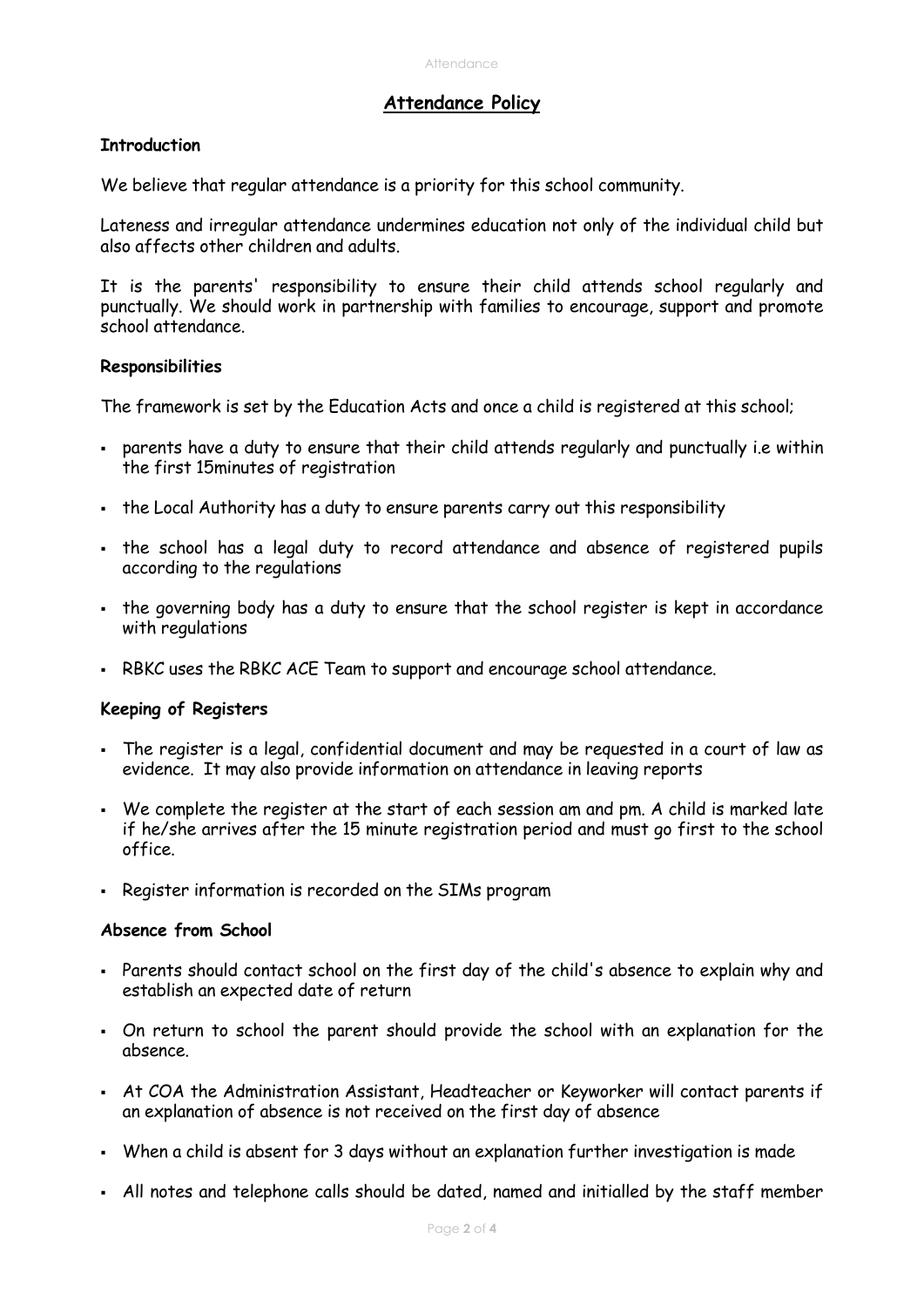Attendance<br>who receives them. These should be kept in in the register as they may be required for legal proceedings

- When explanations for absence are not satisfactory, or when absence persists, or in cases of persistent lateness parents should be invited to school to discuss any difficulties
- As a school we should be vigilant for longer term patterns of poor attendance and punctuality and use school procedures to address them. Records of all contacts with those parents should be kept in the register
- Absence due to illness or any other "unavoidable cause" must be in relation to the child only. Medical appointments should be accompanied by an appointment card
- In exceptional circumstances holidays of up to "two weeks leave of absence in any year" may be granted following application to the Headteacher but parents are discouraged from removing children during term time.
- Any absence for holidays without permission from the Headteacher must be recorded in the register as unauthorised and parents risk losing the child's place.

#### **Encouraging and sustaining good attendance**

- As a school community we believe that children should attend nursery as punctually and regularly as possible in order to make the most of this very valuable and restricted educational resource
- Teaching staff are trained to complete the registers on an individual basis as need requires.

We aim to raise attendance to the highest level possible by:

- encouraging parents of children to attend regularly
- . talking to families individually and encouraging them to discuss personal difficulties e.g. ill health, family tragedy, adverse family circumstances, so we can work together to improve attendance and punctuality
- challenging non-attendance plus poor punctuality in arrival and collection by letter when other methods fail
- discussion, to identify and support children "at risk" of developing attendance problems before transferring to primary school

#### **Return after a period of non-attendance**

- We aim to welcome children and families back to school promoting a positive atmosphere irrespective of why they have been absent
- We use a gentle supportive approach to resettle the child.
- Giving extra structure and support in individual cases

#### **Role of the RBKC ACE Team**

▪ COA is able to seek advice on attendance issues from the RBKC ACE Team.